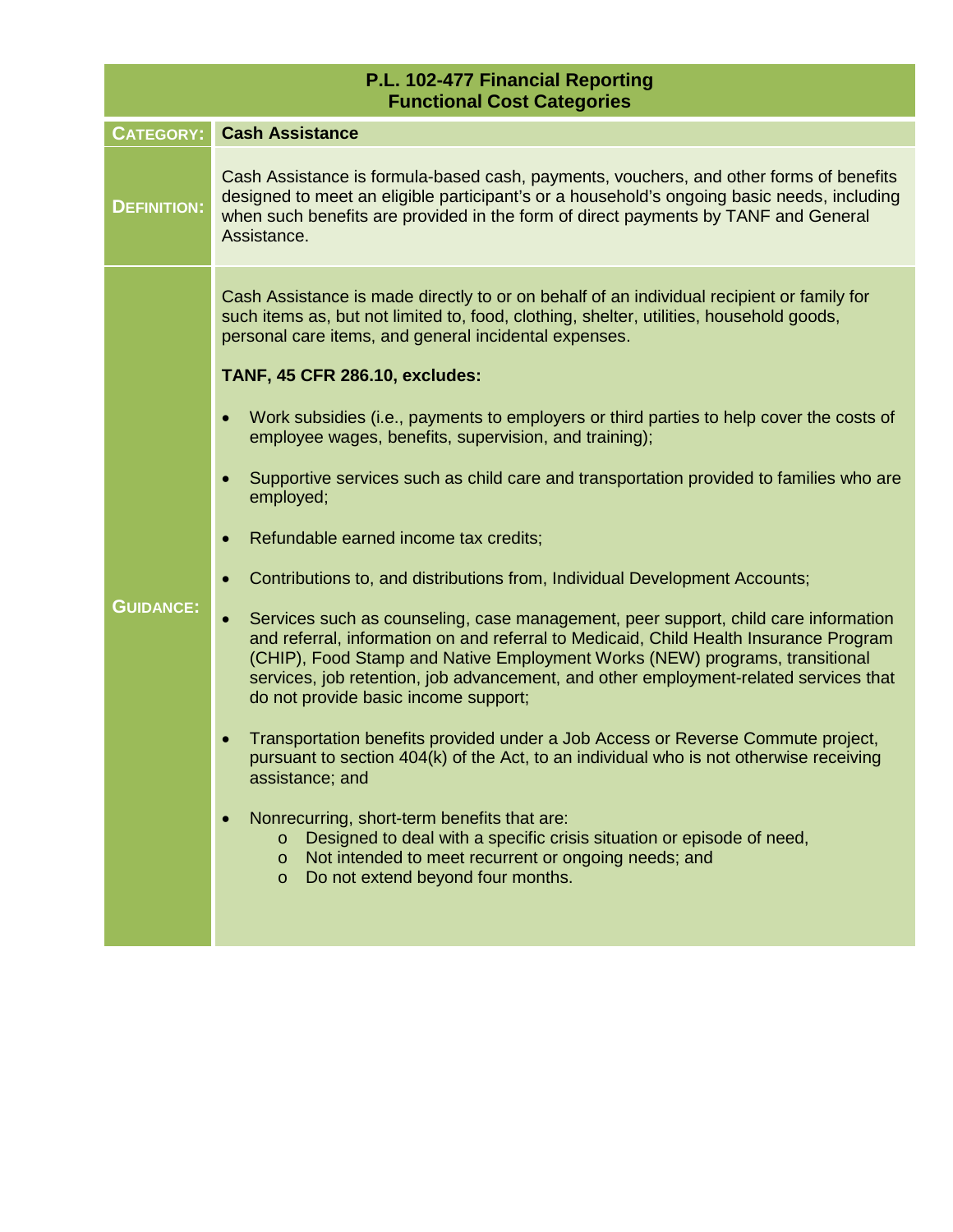| P.L. 102-477 Financial Reporting<br><b>Functional Cost Categories</b> |                                                                                                                                                                                                                                                                                                                                        |  |
|-----------------------------------------------------------------------|----------------------------------------------------------------------------------------------------------------------------------------------------------------------------------------------------------------------------------------------------------------------------------------------------------------------------------------|--|
| <b>CATEGORY:</b>                                                      | <b>Child Care Services</b>                                                                                                                                                                                                                                                                                                             |  |
| <b>DEFINITION:</b>                                                    | Child Care Services are the services provided to eligible children by eligible child care<br>providers. Reporting on this category is required for Tribes that have included the Child<br>Care and Development Fund (CCDF) in their 102-477 Plans.                                                                                     |  |
| <b>GUIDANCE:</b>                                                      | Examples of expenditures for tribal Child Care and Development services/activities<br>included, but are not limited to the following:<br>Slots purchased through contracts/grants with child care providers;<br>Direct services provided through certificates/vouchers; and<br>Direct services provided in a tribally-operated center. |  |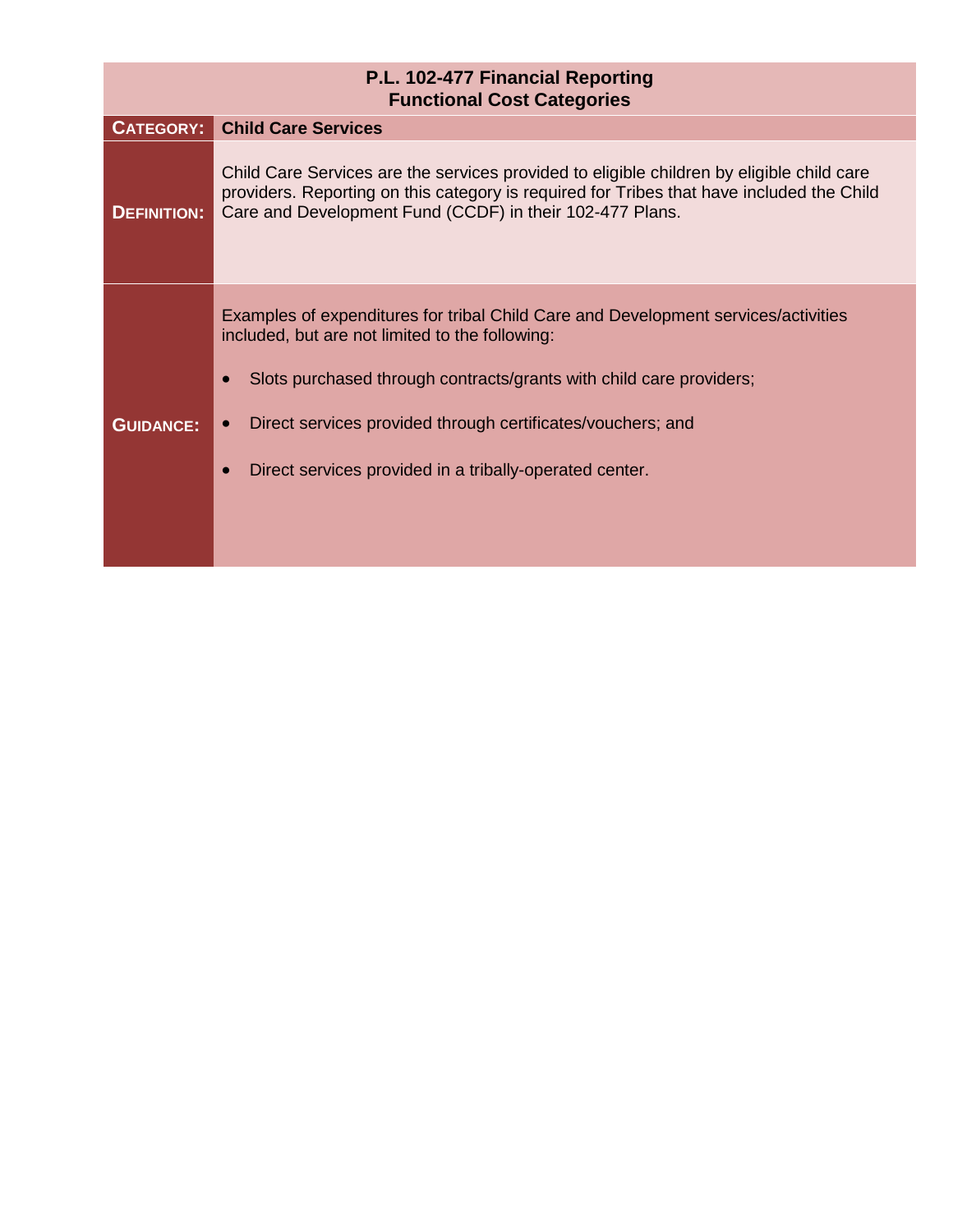| P.L. 102-477 Financial Reporting<br><b>Functional Cost Categories</b> |                                                                                                                                                                                                                                                                                                                                                                                                                                                                                                                                                                                                                                                                                                                                                                                                                                                                                                                                                                                                                                                                                                                                                                                                                                                                                                                                                                                                                                                                                                                                                                                                                                                                                                                                                                                                                                                                                                                                                                                                                                                                                                                                                                                                                                                              |  |
|-----------------------------------------------------------------------|--------------------------------------------------------------------------------------------------------------------------------------------------------------------------------------------------------------------------------------------------------------------------------------------------------------------------------------------------------------------------------------------------------------------------------------------------------------------------------------------------------------------------------------------------------------------------------------------------------------------------------------------------------------------------------------------------------------------------------------------------------------------------------------------------------------------------------------------------------------------------------------------------------------------------------------------------------------------------------------------------------------------------------------------------------------------------------------------------------------------------------------------------------------------------------------------------------------------------------------------------------------------------------------------------------------------------------------------------------------------------------------------------------------------------------------------------------------------------------------------------------------------------------------------------------------------------------------------------------------------------------------------------------------------------------------------------------------------------------------------------------------------------------------------------------------------------------------------------------------------------------------------------------------------------------------------------------------------------------------------------------------------------------------------------------------------------------------------------------------------------------------------------------------------------------------------------------------------------------------------------------------|--|
| <b>CATEGORY:</b>                                                      | <b>Education, Employment, Training and Supportive Services</b>                                                                                                                                                                                                                                                                                                                                                                                                                                                                                                                                                                                                                                                                                                                                                                                                                                                                                                                                                                                                                                                                                                                                                                                                                                                                                                                                                                                                                                                                                                                                                                                                                                                                                                                                                                                                                                                                                                                                                                                                                                                                                                                                                                                               |  |
| <b>DEFINITION:</b>                                                    | Education, Employment, Training and Supportive Services activities are used to reduce<br>barriers and enable eligible participants to work towards achieving self sufficiency. It also<br>supports job creation and provides opportunities for economic development.                                                                                                                                                                                                                                                                                                                                                                                                                                                                                                                                                                                                                                                                                                                                                                                                                                                                                                                                                                                                                                                                                                                                                                                                                                                                                                                                                                                                                                                                                                                                                                                                                                                                                                                                                                                                                                                                                                                                                                                         |  |
| <b>GUIDANCE:</b>                                                      | Expenditures for education, employment, training and supportive services activities<br>include, but are not limited to the following:<br>Occupational skills training, including training for nontraditional employment;<br>$\bullet$<br>Job development, employment outreach, & economic development;<br>$\bullet$<br>Job search & placement;<br>$\bullet$<br>Work experience;<br>$\bullet$<br><b>Classroom training (CRT):</b><br>$\bullet$<br>o Tuition and fees (stipends & instructors time),<br>GED, and<br>$\circ$<br>Occupational skills,<br>$\circ$<br>On-the-Job (OJT) reimbursements and skills upgrading & retraining;<br>$\bullet$<br>Apprenticeship;<br>$\bullet$<br>Education programs include;<br>$\bullet$<br>Training programs operated by the private sector,<br>$\circ$<br>Skill upgrading and retraining,<br>$\circ$<br>Entrepreneurial training,<br>$\circ$<br>Job readiness training,<br>$\circ$<br>Adult education and literacy activities provided in combination with services<br>$\circ$<br>described in any of clauses (i) through (vii); and<br>Customized training conducted with a commitment by an employer or group of<br>$\circ$<br>employers to employ an individual upon successful completion of the training.<br>Postsecondary degree programs leading to associate and bachelor degree<br>$\circ$<br>programs for both academic and professional technical education programs.<br>Dual credit courses for both academic and professional technical programs.<br>Employment services include job development & employment outreach, work<br>$\bullet$<br>experience and participant wages and benefits;<br>Programs that combine workplace training with related instruction;<br>$\bullet$<br>Work clothing/uniform and tools;<br>$\bullet$<br>Transportation;<br>$\bullet$<br>Child care;<br>$\bullet$<br>Security and safety deposits and equipment;<br>$\bullet$<br>School supplies;<br>$\bullet$<br>Stipends;<br>$\bullet$<br><b>Relocation;</b><br>$\bullet$<br>Licenses and certificates fees;<br>$\bullet$<br>Professional development for work;<br>$\bullet$<br>Housing and related items;<br>$\bullet$<br>Health and safety;<br>$\bullet$<br>Workshops and seminars;<br>$\bullet$<br><b>Medical services;</b> |  |
|                                                                       | $\bullet$<br>Counseling;<br>$\bullet$                                                                                                                                                                                                                                                                                                                                                                                                                                                                                                                                                                                                                                                                                                                                                                                                                                                                                                                                                                                                                                                                                                                                                                                                                                                                                                                                                                                                                                                                                                                                                                                                                                                                                                                                                                                                                                                                                                                                                                                                                                                                                                                                                                                                                        |  |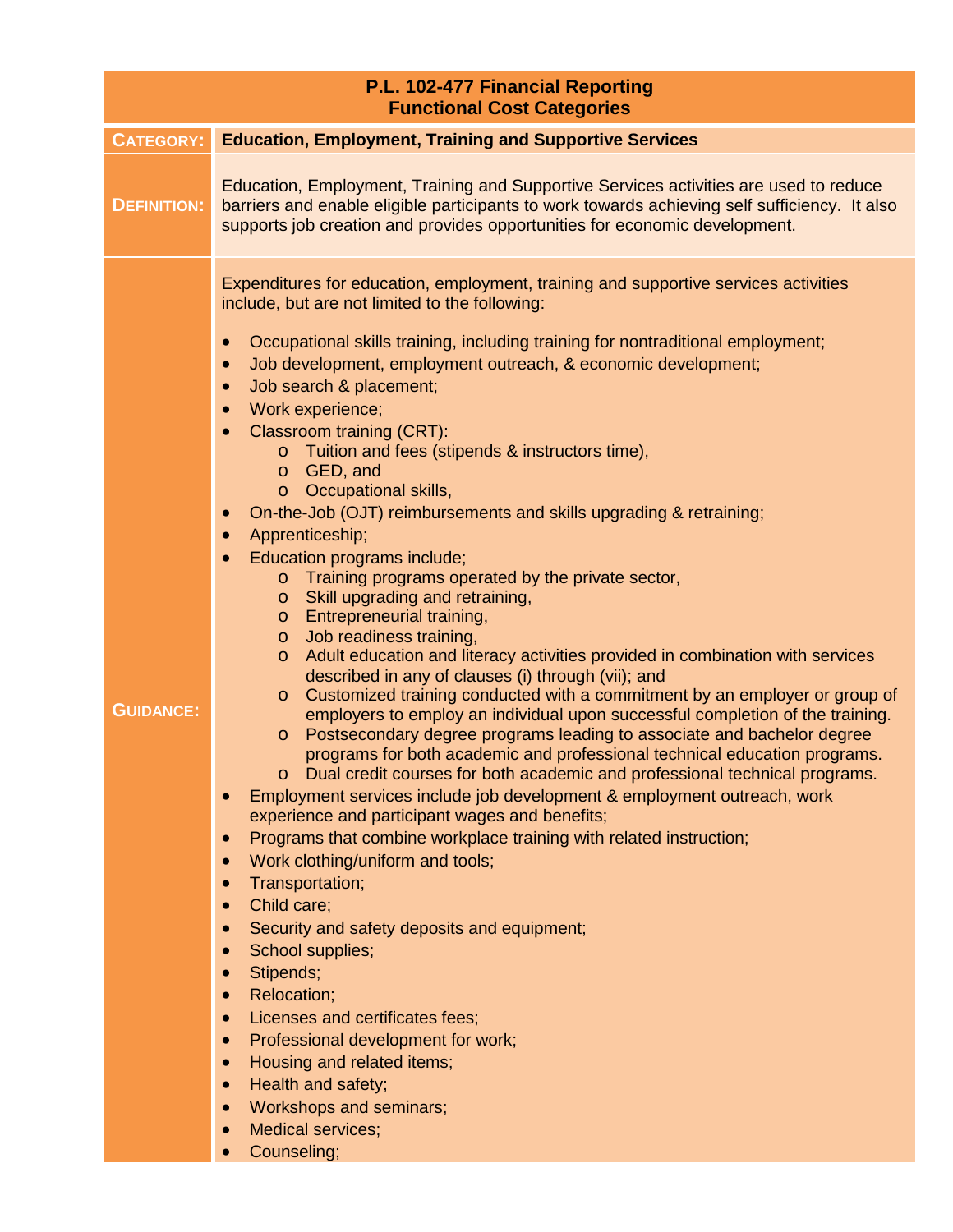- Prevent and reduce the incidence of out-of-wedlock pregnancies and establish annual numerical goals for preventing and reducing the incidence of these pregnancies; and
- Encourage the formation and maintenance of two-parent families; and
- TANF other assistance such as transportation and child care provided to families who are not employed.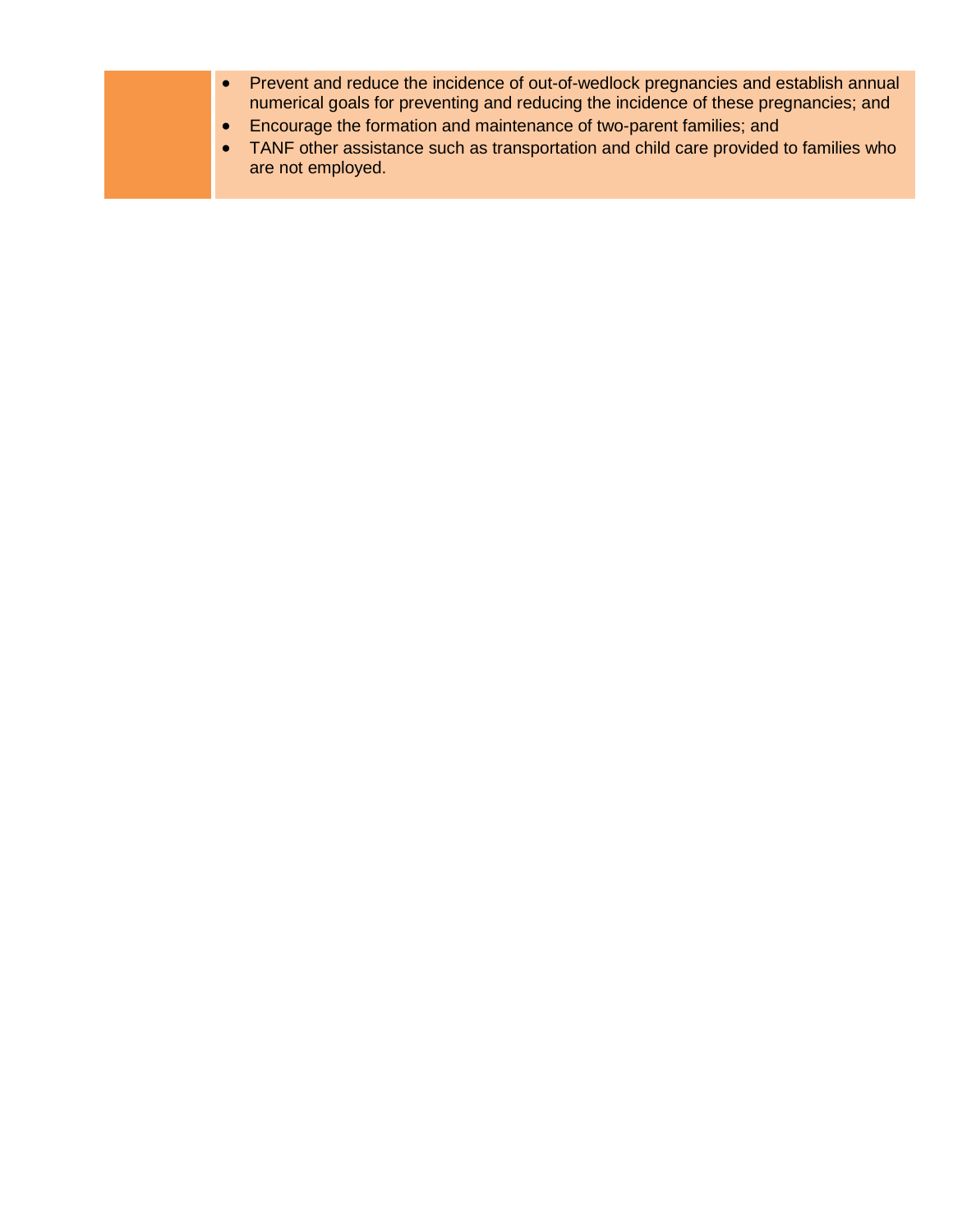| P.L. 102-477 Financial Reporting<br><b>Functional Costs Categories</b> |                                                                                                                                                                                                                                                                                                                                                                                                                                                                                                                                                                                                                                                                                                                                                                                                                                                                                                                                                                                                                                                                                                                                                                                                                                                                                                                                                                                                                                                                                                                                                                                                                                                                                                                                                                                                                                                                                                                                                                                                                                                                                                                                                                                                                                                                                                                                                                                                                                                                                                                                                                                                                                                 |  |
|------------------------------------------------------------------------|-------------------------------------------------------------------------------------------------------------------------------------------------------------------------------------------------------------------------------------------------------------------------------------------------------------------------------------------------------------------------------------------------------------------------------------------------------------------------------------------------------------------------------------------------------------------------------------------------------------------------------------------------------------------------------------------------------------------------------------------------------------------------------------------------------------------------------------------------------------------------------------------------------------------------------------------------------------------------------------------------------------------------------------------------------------------------------------------------------------------------------------------------------------------------------------------------------------------------------------------------------------------------------------------------------------------------------------------------------------------------------------------------------------------------------------------------------------------------------------------------------------------------------------------------------------------------------------------------------------------------------------------------------------------------------------------------------------------------------------------------------------------------------------------------------------------------------------------------------------------------------------------------------------------------------------------------------------------------------------------------------------------------------------------------------------------------------------------------------------------------------------------------------------------------------------------------------------------------------------------------------------------------------------------------------------------------------------------------------------------------------------------------------------------------------------------------------------------------------------------------------------------------------------------------------------------------------------------------------------------------------------------------|--|
| <b>CATEGORY:</b>                                                       | <b>Program Operations</b>                                                                                                                                                                                                                                                                                                                                                                                                                                                                                                                                                                                                                                                                                                                                                                                                                                                                                                                                                                                                                                                                                                                                                                                                                                                                                                                                                                                                                                                                                                                                                                                                                                                                                                                                                                                                                                                                                                                                                                                                                                                                                                                                                                                                                                                                                                                                                                                                                                                                                                                                                                                                                       |  |
| <b>DEFINITION:</b>                                                     | Program Operations are the direct costs associated with providing services as identified in<br>the approved P.L. 102-477 plan.<br>Tribes subject to the Child Care and Development Fund (CCDF) 4 percent quality<br>requirement should describe efforts that were implemented to promote higher quality child<br>care (e.g., provider training and professional development, health and safety<br>requirements, etc.).                                                                                                                                                                                                                                                                                                                                                                                                                                                                                                                                                                                                                                                                                                                                                                                                                                                                                                                                                                                                                                                                                                                                                                                                                                                                                                                                                                                                                                                                                                                                                                                                                                                                                                                                                                                                                                                                                                                                                                                                                                                                                                                                                                                                                          |  |
| <b>GUIDANCE:</b>                                                       | Expenditures for program operations activities include, but are not limited to the following:<br>Salaries and benefit costs for staff providing program services and the direct<br>$\bullet$<br>administrative cost associated with providing the services, such as cost for supplies,<br>equipment, travel, postage, utilities, rental of office space and maintenance;<br>Eligibility determination;<br>Case management services including the provision of a client-centered approach in<br>$\bullet$<br>the delivery of services, designed to:<br>o Prepare and coordinate comprehensive employment plans, such as service<br>strategies (ISP/EDP), for participants to ensure access to necessary workforce<br>investment activities and supportive services, using, where feasible, computer-<br>based technologies, and<br>Provide job and career counseling during program participation and after job<br>$\circ$<br>placement.<br>Placements and the recruitment, licensing, certification, inspections, reviews and<br>$\bullet$<br>supervision of placements;<br>Training of program staff; and<br>$\bullet$<br>Establishment and maintenance of computerized client services information systems<br>$\bullet$<br>for tracking and monitoring.<br>Examples of expenditures for quality tribal Child Care and Development services/activities<br>include, but are not limited to the following:<br>Child care resource and referral services;<br>$\bullet$<br>Grants and loans to child care providers to assist in meeting applicable standards,<br>$\bullet$<br>including health and safety requirements;<br>Improving monitoring and enforcement with quality and health and safety standards;<br>$\bullet$<br>Professional Development of the child care workforce through education, training, and<br>$\bullet$<br>technical assistance to ensure responsive, well-qualified caregivers who promote<br>children's development and learning;<br>Education such as CDA Credential, vocational schools, trade schools, and<br>$\circ$<br>career colleges, that award academic degrees or professional certifications<br>relating to the care and development of children,<br>Training including health and safety, nutrition, first aid, recognition of<br>$\circ$<br>communicable diseases, child abuse detection and prevention, care of child<br>with special needs, and<br>Technical assistance includes building professional development systems and<br>$\circ$<br>workforce initiatives for staff and providers;<br>Improving salaries and other compensation for child care staff;<br>Comprehensive consumer education; and |  |
|                                                                        | Other activities that promote quality improvement.                                                                                                                                                                                                                                                                                                                                                                                                                                                                                                                                                                                                                                                                                                                                                                                                                                                                                                                                                                                                                                                                                                                                                                                                                                                                                                                                                                                                                                                                                                                                                                                                                                                                                                                                                                                                                                                                                                                                                                                                                                                                                                                                                                                                                                                                                                                                                                                                                                                                                                                                                                                              |  |